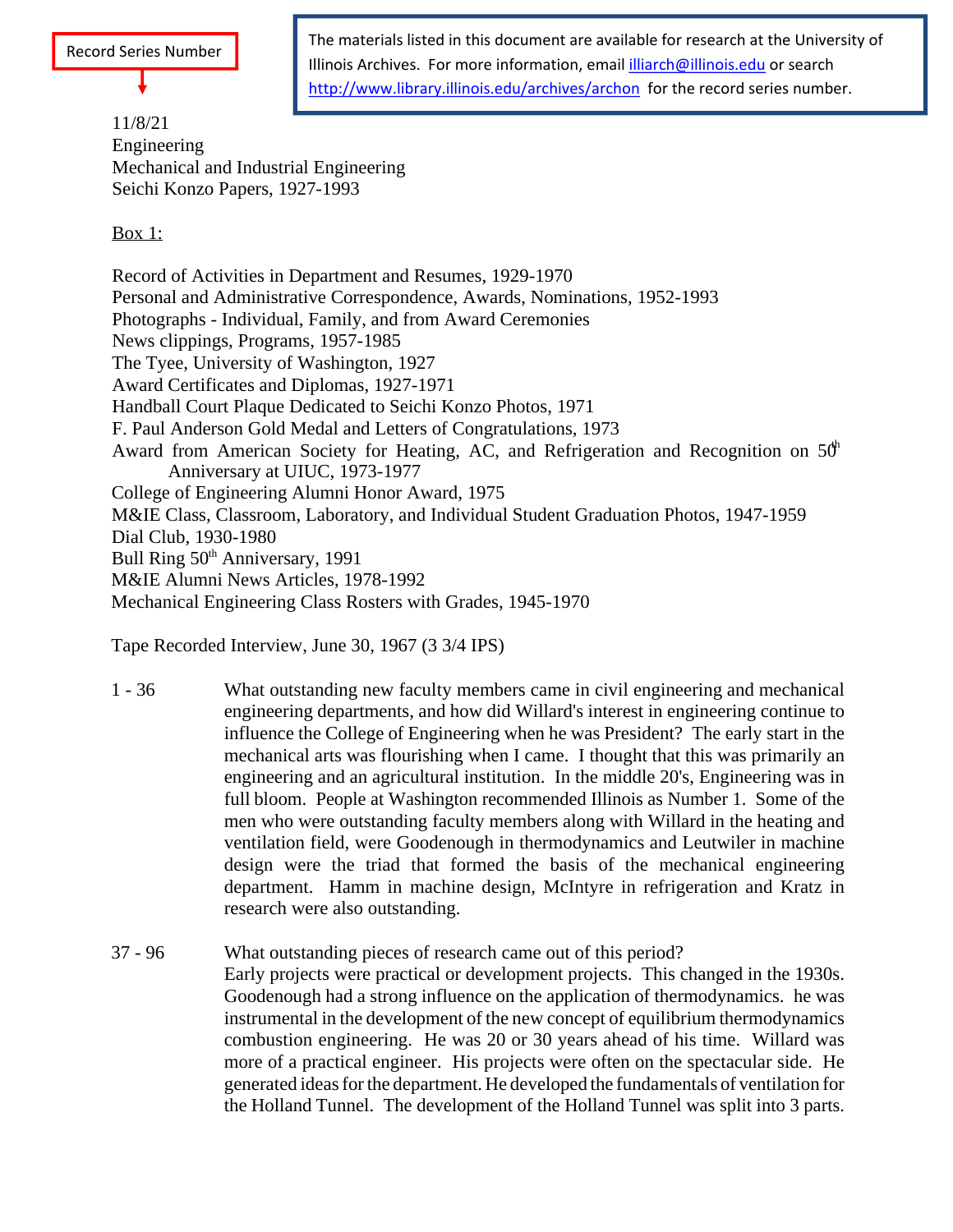Pittsburgh, Harvard and Illinois were involved in the research. Kratz was a leading experimentalist, Goodenough was an outstanding theoretician. Prof. Day was the active engineer in charge. This team of four developed the method of air distribution in a tunnel that contains carbon monoxide. Willard was alert to the impact of engineering research on industry. Air conditioning work began in 1918.

- 97 117 Does the research that's done in this area inter-relate with industry practically such as it did with the Holland Tunnel? University staff participates in professional society activities and studies research problems. They do not become involved in development work. Industry is willing to help finance the research that's going on.
- 118 166 Was Willard's influence as great when he became President? It might have if it hadn't been for the depression and the start of World War II. Building projects halted as money wasn't available. Willard, who was a builder - he loved to build - was unable to do so because of lack of funds. The was nearly closed the university. The university trained signalmen, bakers and technicians. Willard foresaw the potential of the Union building and the establishment of men's dormitories. Local residents had a strange hold on housing. They opposed university dorms.
- 167 199 There were girls' dormitories. Willard had to fight a great many criticismsof socialism and paternalism. The support of the students from the Chicago area helped Willard most. Community realized that there were inadequate quarters for the men students when there was a fire in a house and dozens of students poured out of the attic where they had been staying. Then the state legislators carried it through. This was a major accomplishment for Willard.
- 200 210 Did Willard have anything to do with the setting of standards for housing off campus? People in Deans' offices were responsible and were undoubtedly influenced by the demands Willard placed upon them.
- 211 221 Bib blow-up over the Zuppke affair created turmoil in Willard's administration.
- 222 225 The unfortunate shooting incidents downtown.
- 226 258 Willard was forced to operate on probably the minimum budget this university has ever operated under and with practically no funds for building. We were way behind on building after the war. Michigan State and Purdue accepted federal funds. The Illinois state administration and legislatures did not favor accepting federal funds. Pork barrel, socialistic. I wonder how unlucky a man with such a great potential for building was prevented from doing so.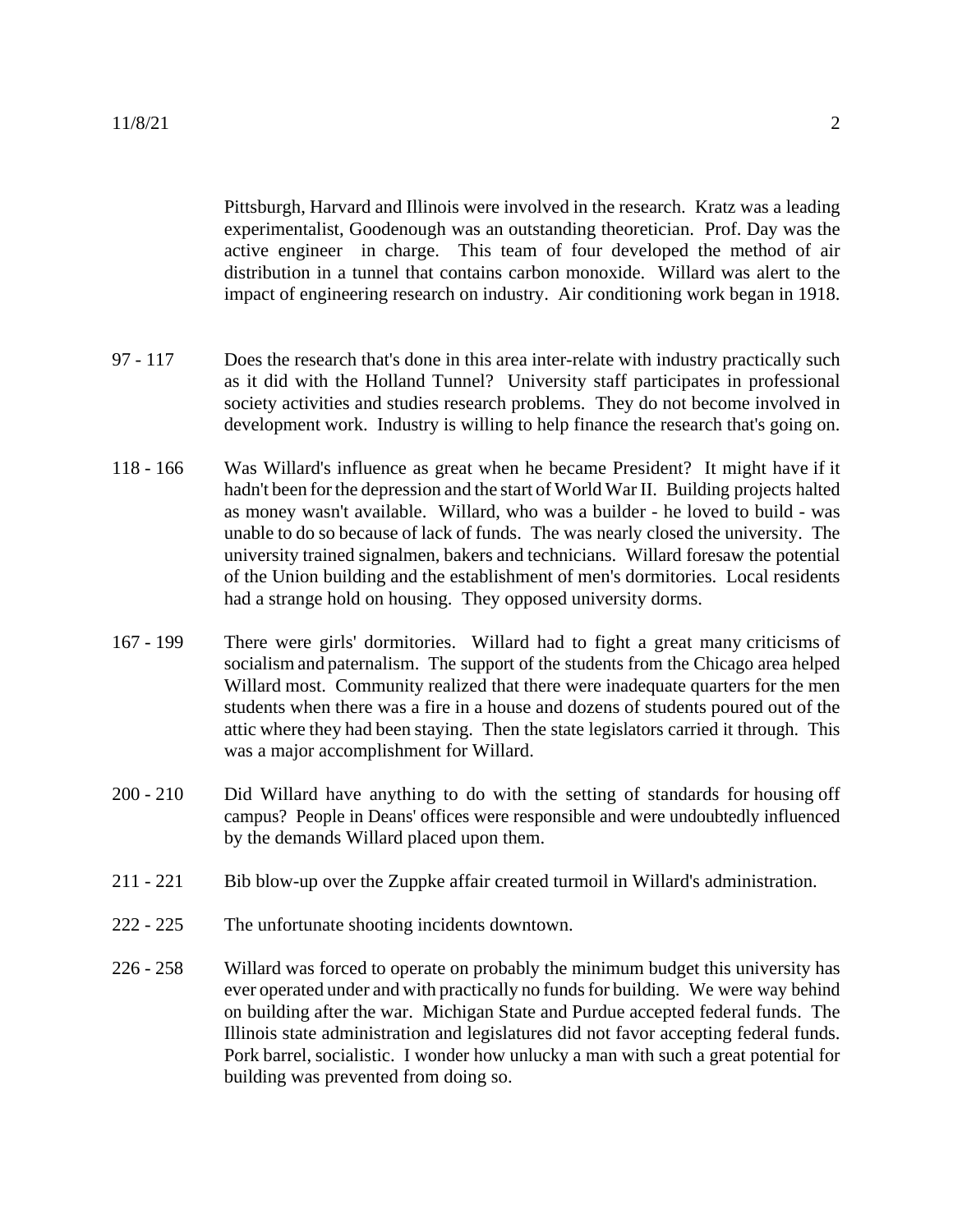- 259 280 What were some of the characteristics of the turmoil that the war brought to this campus? Lack of money for growth of any kind. Violent dislocations in enrollment.
- 281 291 How did this affect the academic atmosphere on the campus? No department even asked for funds. No thinking of new equipment or new programs, or new facilities. Just did the immediate job, which was teaching.
- 292 304 What about the airport? This was one of the things that was completed during Willard's administration.
- 305 369 What attitudes have you noticed being taken by the students today towards engineering, more activities to tempt the students from day to day? There may be more specialization. I don't think the students are participating as much as they used to. 1910-1925 students were very active organizers. Honoraries founded. Activities begun. Engineering students particularly were the most loyal Illini you could meet. We are now benefitting from that loyalty.
- 370 408 Why do you think that's not continued? Size or perhaps the increasing emphasis on grades that students now seem to feel is so necessary. There is a far more serious attitude toward studying today than there used to be. I regret the lack of time and enthusiasm students have toward activities. Students are worried about the war and it takes some of the fun out of life. Pressure on students is tremendous. Impact of war.
- 409 424 Do you think the entire atmosphere of competition because the increase in numbers is putting much more pressure on them? It seems to. Engineering students always worked hard. If the students know that they have to get good grades as far as the draft is concerned, I'm sure that this would affect their attitudes. It's an unhealthy attitude.
- 425 451 When you first became acquainted with the students, what types of engineering projects did they have interest in and how would you characterize it? Engineering students of that particular era were not hitting the books any harder than they had to. There was a great deal of horse-play outside. Not paying any attention to what was happening outside of the campus. No interest in international affairs or politics. Care-free generation. Present generation feels pressure put on them by parents, draft board and just sheer competition by students around them.
- 452 477 Would you say the university has done well in educating engineers for the present day? Very, very well. Alumni assume very responsible positions. Exceptions are industrial leaders participating in civic affairs.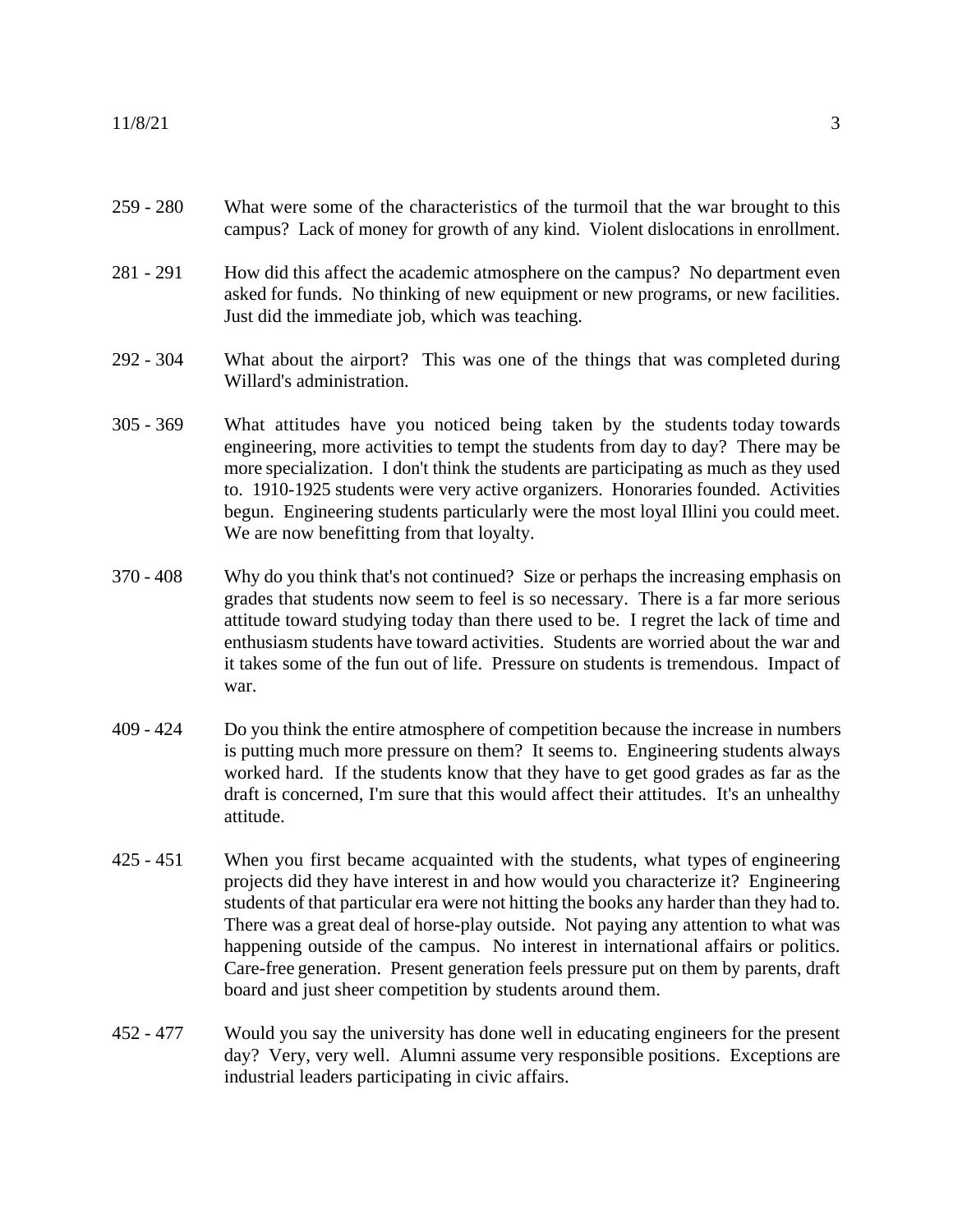11/8/21 4

- 478 515 President Stoddard came in in a period of major turbulence and turmoil. He created more. His influence was a major one. There was more active opposition to him than any other president. He was a controversial character who brought in many disturbing directors. An injection of adrenalin. His major influence on the creative arts wasimportant. Walden quartet. Kuypers. Now music department is among the top dozen. This is due to Stoddard's influence. I hope Krannert Center will help.
- 516 575 Do you think that despite the turmoil Stoddard created, that it was well worth it? It was a difficult period. Psychologist Stoddard was not a very good practicing psychologist. He created many enemies. This was a much needed stimulus at the time. University much better off, slightly smaller and powerful, than big, comfortable and mediocre. A great university requires strength in all departments and regrets personality conflicts. President Henry gets along with the faculty and the administration - stability. "Honeymoon" period is usually brief for new president. President Henry has kept himself in the background.
- 576 586 How has Henry accomplished this? Adroit administration. Minimum of his personality in forefront. He has placed the University ahead of himself. He still has respect of faculty.
- 587 620 Willard and Stoddard also tried to keep respect of faculty. Willard was busy keeping the University together. He had too many problems and no time for faculty relationships. He was a very brilliant man who came in at the wrong time. I feel sorry for him. His technical reputation was fine. I worked under him personally for 10 years as a research assistant.
- 621 677 What kind of person was Willard? he was a New England gentleman was a capital G. You were not able to completely relax with him. But I was only an assistant while he was head of the department. He did not swap jokes with the faculty. He was a man of superb integrity. He had tremendous intuition in engineering. He had answers before us all. A.P. Kratz was his right hand man, who bolstered Willard in rash statements he might make. They were a tremendous team. Kratz was Midwestern and familiar, not formal.
- 678 739 I came in 1927 as a half-time assistant. 5 others were appointed at the same time. We were asked to report to the Engineering College to be personally introduced. In 1967, when Dean Everitt introduced the faculty he distributed a 20 page booklet to describe the faculty. In 1967, the half-time graduate assistants feel as though they are still graduate students, rather than faculty as earlier. We are bigger whether we like it or not. A small engineering institution cannot compete with the big ones.
- 740 789 Is the money due to federal support of engineering? Yes, 13-14 million dollars per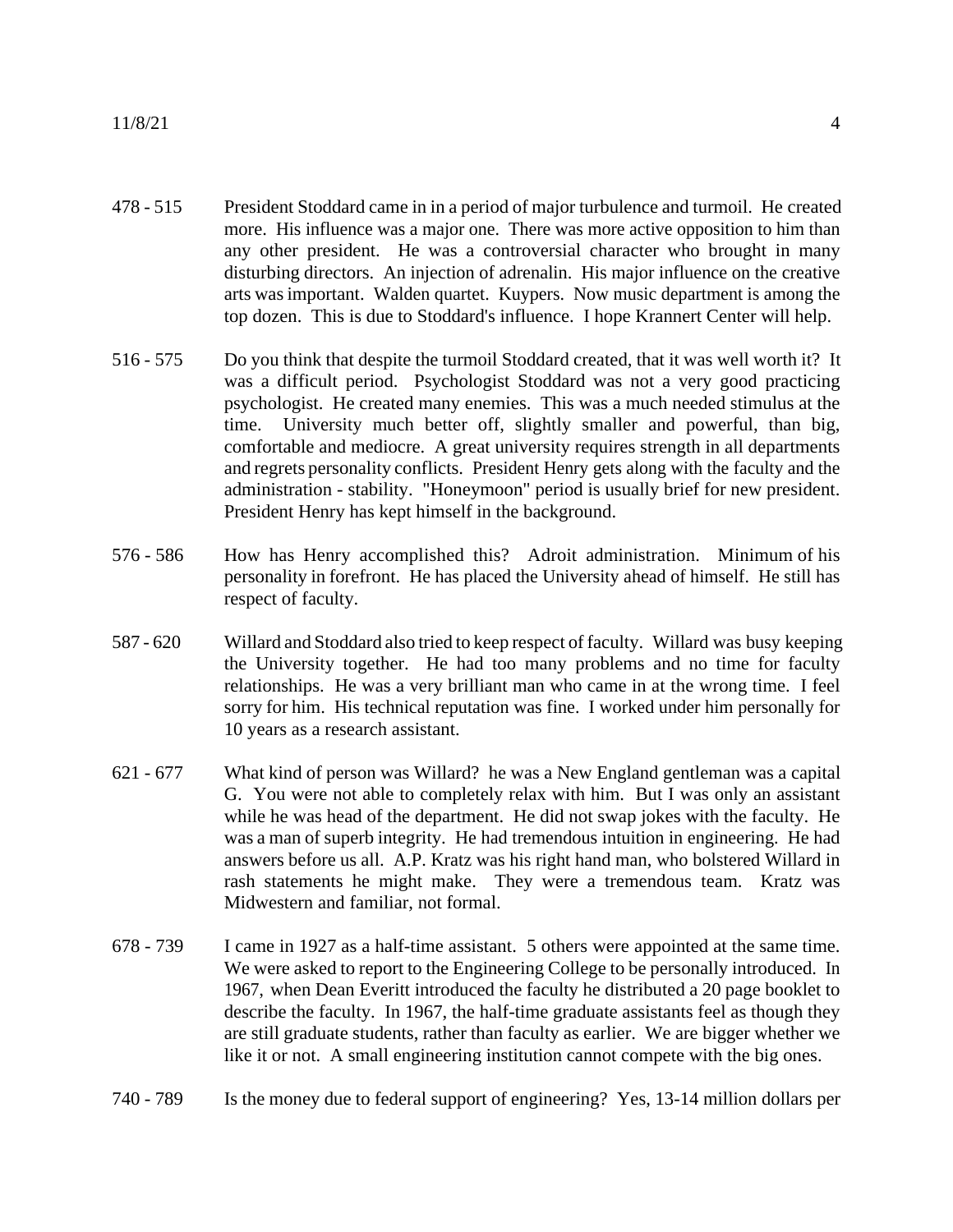year from non-state funds coming into departments. Yes, the impact of federal funds is a major influence (not gifts - for research projects done for the government). Work on air pollution now started - water desalinization.

- 790 855 Does Mechanical Engineering get as much as Electrical Engineering for federal funds? Mechanical Engineering is not as large a participant - perhaps more later. High level of federal support recent? Primarily, after Sputnik. We can't afford to drop it now. There is a continuing demand. Many schools are nearly dependent on federal support. Choice of research projects at the University of Illinois has been sound.
- 856 939 The Engineering Experiment Station is an organization within the College of Engineering that issupposed to take care ofresearch projects externally commenced. Director is Ross Martin. It is the contract writing agency. Information of the Agricultural Experiment Station is released to farmers directly. Engineering Experiment Station sendsinformation to large corporations in technical papers. We have the Coordinated Science Laboratory which is a freer organization. CSL is not product-oriented.
- 940 989 A department ebbs and flows. The Mechanical Engineering Department has now entered phase 3. Phase 1 was the golden era of outstanding engineers. Phase 2 was rebuilding - a few people brought in, when Prof. Norman Parker was here. Phase 3 we are rebuilding again.
- 990 1016 A number of administration officers have come out of this department: Willard, Dean Richards, Chancellor Parker.
- 1017 1111 By 1980 we will have a new generation of people. They will be less productoriented and more scientifically oriented. Now, we have specialists. Every department hopes not to have a mass exodus of people. Parker had to make numerous replacements. Now we have only 3 or 4 replacements per year. We spend 12 months searching for a new man.

Minutes of Meetings: Slush Fund, Spring 1967 Correspondence 1965-1966 1965-1967 1959-1960, 1963-1965 Ice Rink, 1958-1969 (2 folders) Minutes of the Intercollegiate Conference (Big Ten Meetings) 1963-66 1967-1971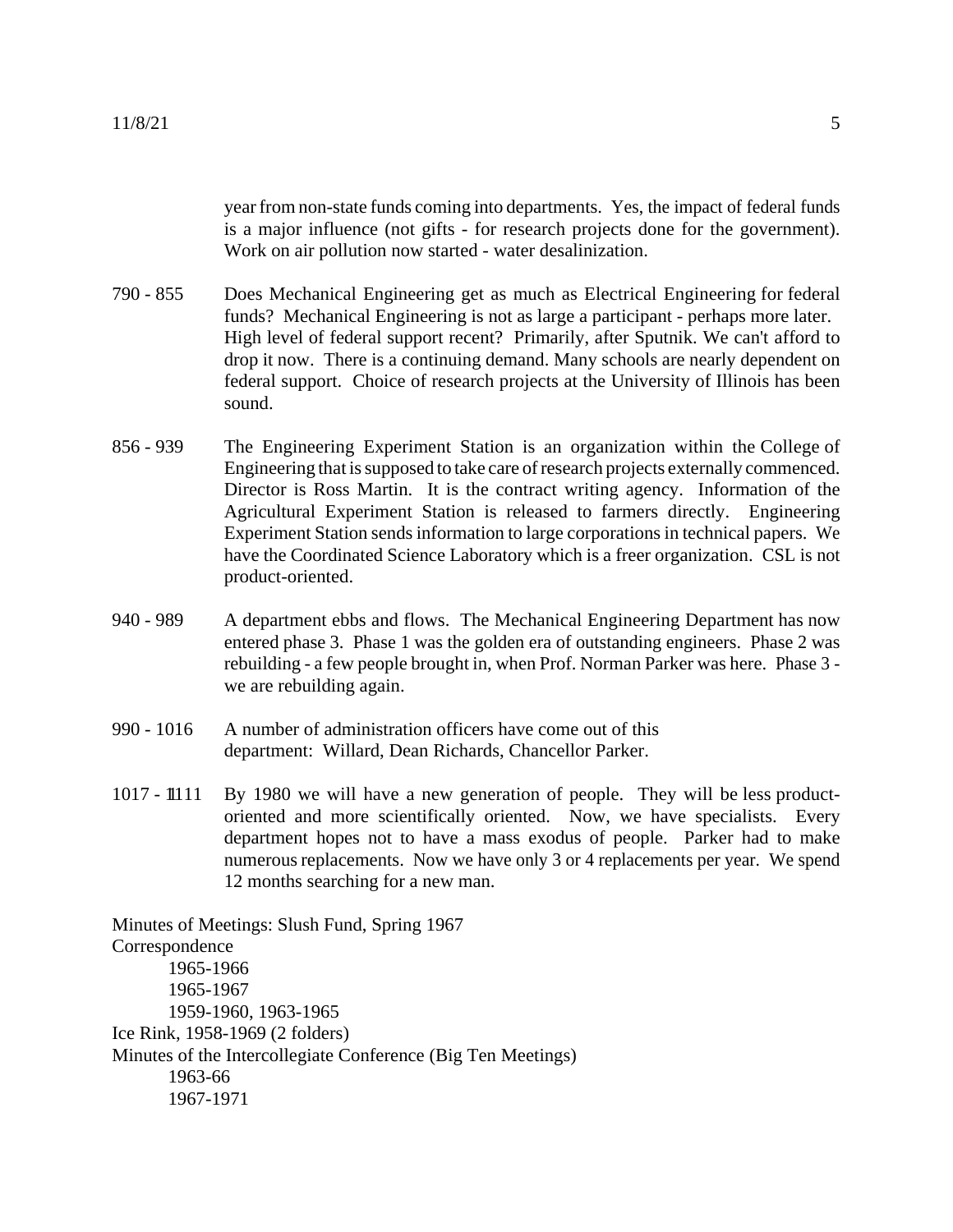## 11/8/21 6

Senate Committee on Athletics and Recreation Minutes of Meetings, 1965-68 List of Technical Reprints and Preprints, 1965-67

Using a Water Table to Visualize Air Flow (with W.F. Stoecker, F.C. Haynes and G.W. Burgoyne), September 1965 Design Considerations of Return-Air Grilles (with G.W. Burgoyne), 1966 Equivalent Length Values for Supply and Return Air Fittings (with G.W. Burgoyne and R.H. Henninger), 1967

UAR 49-9 Oversize Long Photos: White House Reception for National Warm Air Heating Association, December 3, 1931

Professor Seichi Konzo 152 Mechanical Engineering

Here are a few topics that I would like to discuss and tape record on Friday, June 30, at 9:00 a.m.

1. What important projects were started, and continued during Willard's term as president? What outstanding new faculty members came in the Civil Engineering and Mechanical Engineering departments? How did Willard's interest in engineering continue to influence the college of Engineering when he was president?

2. In what areas did you first work when you came to the University? What conditions did you find?

3. What construction was done during Willard's term of office? How were engineering faculty involved with the Illini Union, and Airport construction?

4. What changes in student attitudes and abilities have you noticed since you arrived on campus? How did the advent of the Second World War change the character of students and faculty?

5. How well has the University of Illinois done in educating engineers in an age of increasing specialization?

6. Has federal support of research affected mechanical engineering to the extent it has affected other areas of engineering?

7. How did Stoddard and Dean Ridenour change the University?

8. Which men have been especially influential in the development of the departments of Civil and Mechanical Engineering?